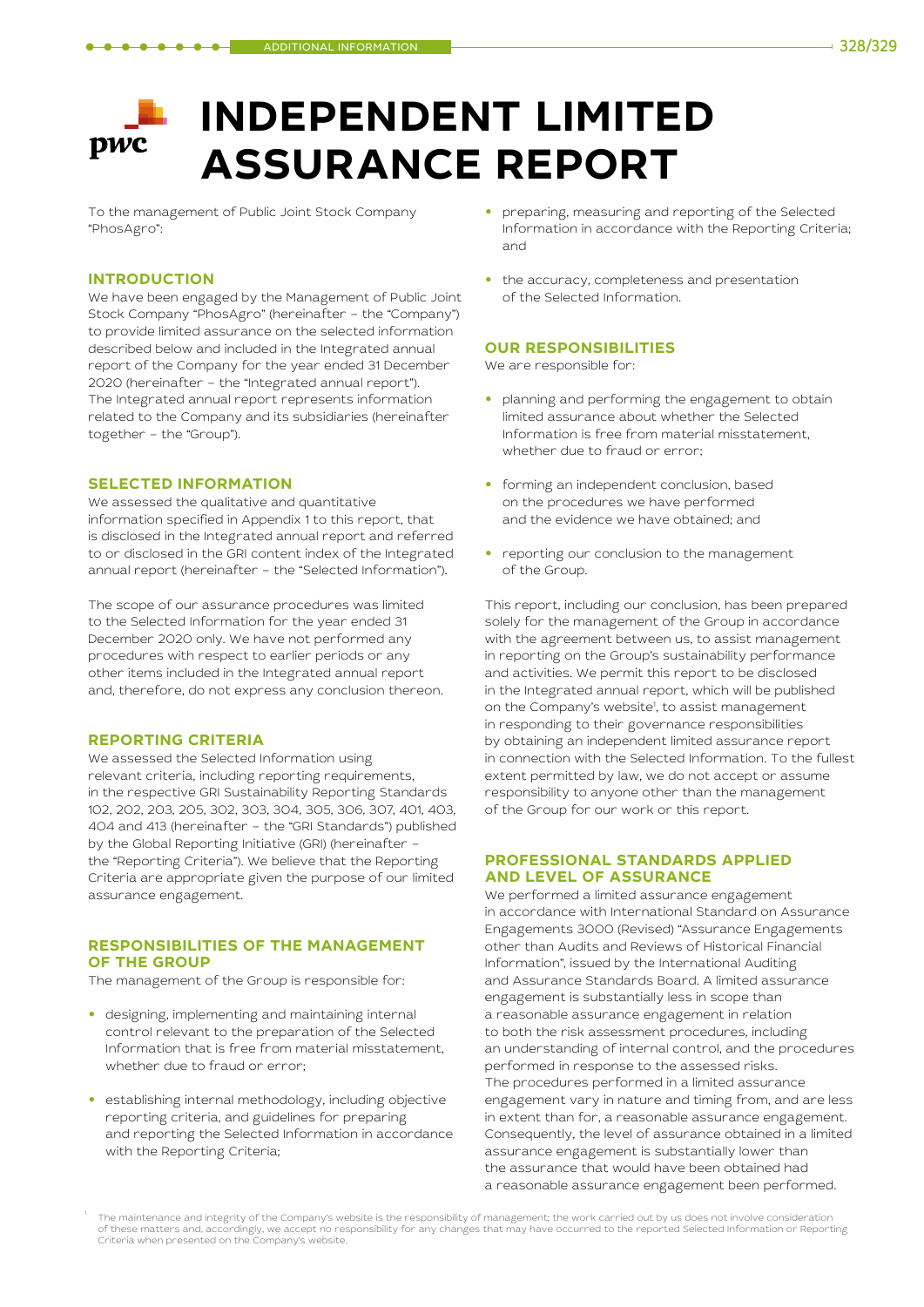# **OUR INDEPENDENCE AND QUALITY CONTROL**

We have complied with the independence and other ethical requirements of the International Code of Ethics for Professional Accountants (including International Independence Standards) issued by the International Ethics Standards Board for Accountants (IESBA Code), which is founded on fundamental principles of integrity, objectivity, professional competence and due care, confidentiality and professional behaviour, and the ethical requirements of the Auditor's Professional Ethics Code and Auditor's Independence Rules that are relevant to our limited assurance engagement in respect of the Selected information in the Russian Federation. We have fulfilled our other ethical responsibilities in accordance with these requirements.

Our firm applies International Standard on Quality Control 1 and accordingly maintains a comprehensive system of quality control including documented policies and procedures regarding compliance with ethical requirements, professional standards and applicable legal and regulatory requirements.

#### **WORK DONE**

We are required to plan and perform our work in order to consider the risk of material misstatement of the Selected Information. In doing so, we:

- **•** made enquiries of the Group's management, including the Sustainability Reporting team and those with responsibility for Sustainability Reporting management and group reporting;
- **•** conducted interviews of personnel responsible for the preparation of the Integrated annual report and collection of underlying data;
- **•** performed analysis of the relevant internal methodology and guidelines, gaining an understanding and evaluating of the design of the key structures, systems, processes and controls for managing, recording, preparing and reporting the Selected Information;

#### **Audited entity:**

Public Joint Stock Company "PhosAgro"

Certificate of inclusion in the Unified State Register of Legal Entities issued on 5 September 2002 under registration № 1027700190572

Taxpayer Identification Number 7736216869

55/1 building 1, Leninsky prospect, Moscow, 119333, Russian Federation

**•** performed limited substantive testing on a selective basis of the Selected Information to check that data had been appropriately measured, recorded, collated and reported.

# **REPORTING AND MEASUREMENT METHODOLOGIES**

Under the GRI Standards there is a range of different, but acceptable, measurement and reporting techniques. The techniques can result in materially different reporting outcomes that may affect comparability with other organisations. The Selected Information should therefore be read in conjunction with the methodology used by management in preparing the Integrated annual report, described therein, and which the Group is solely responsible for.

#### **OUR CONCLUSION**

Based on the procedures we have performed and the evidence we have obtained, nothing has come to our attention that causes us to believe, that the Selected Information for the year ended 31 December 2020 has not been prepared, in all material respects, in accordance with the Reporting Criteria.

> 27 April 2021 Moscow, Russian Federation

#### **A.Y. Fegetsyn,**

certified auditor (licence no. 03-001436), AO PricewaterhouseCoopers Audit

10 PricewaterhouseCogness Audit

#### **Independent auditor:**

AO PricewaterhouseCoopers Audit

Registered by the Government Agency Moscow Registration Chamber on 28 February 1992 under Nо. 008.890

Record made in the Unified State Register of Legal Entities on 22 August 2002 under State Registration Number 1027700148431

Taxpayer Identification Number 7705051102

Member of Self-regulated organization of auditors «Sodruzhestvo»

Principal Registration Number of the Record in the Register of Auditors and Audit Organizations – 12006020338